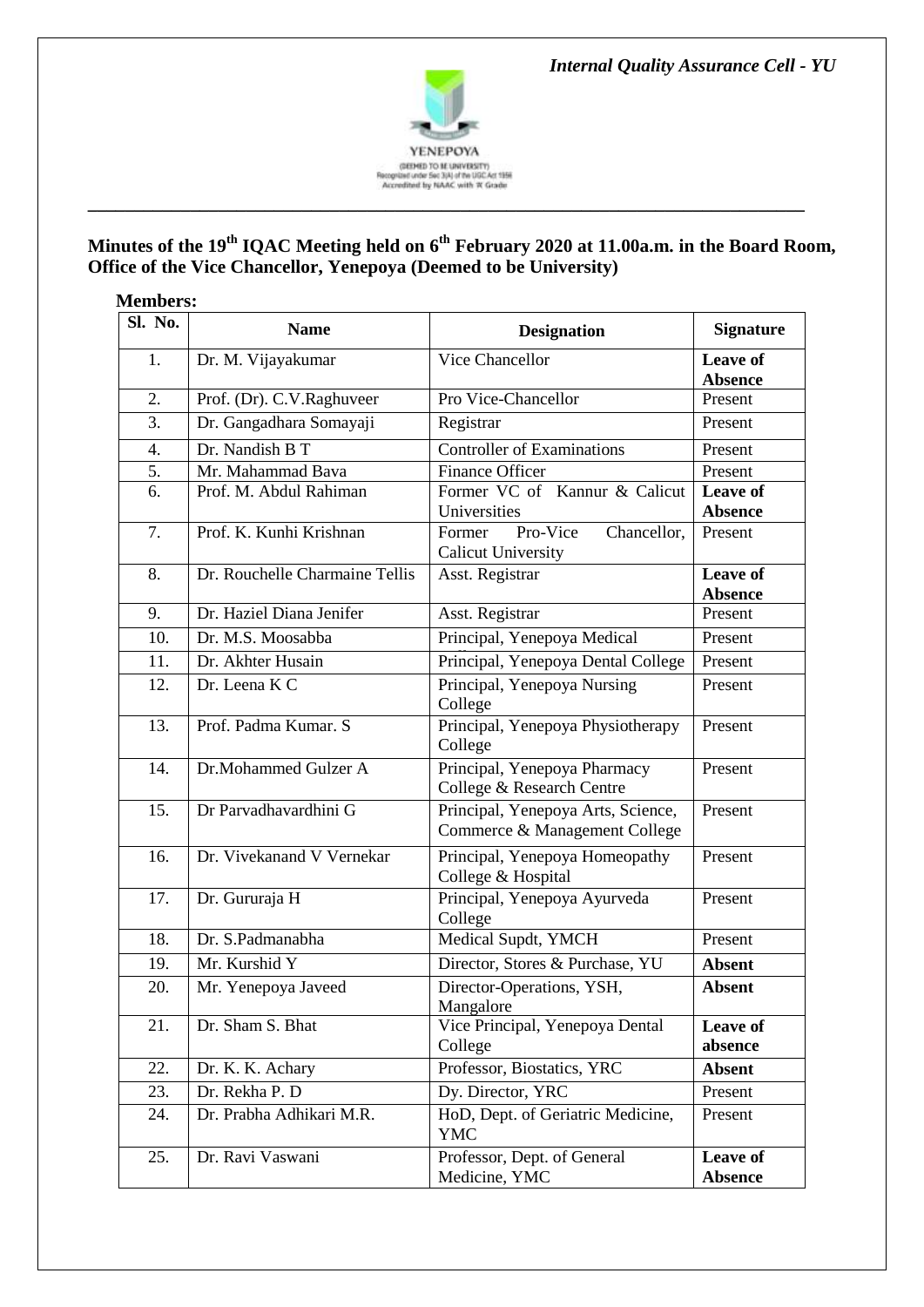| 26. | Dr. Vina Vaswani            | HoD & Professor, Dept. of Forensic<br>Medicine, YMC                               | Leave of<br><b>Absence</b> |
|-----|-----------------------------|-----------------------------------------------------------------------------------|----------------------------|
| 27. | Dr. Abhay Nirgude           | HoD, Dept. of Community                                                           | Present                    |
| 28. | Dr. Vijayalakshmi S         | Medicine, YMC<br>HoD & Professor, Dept. of E.N.T,                                 | Present                    |
| 29. | Dr. Ashwini Dutt            | <b>YMC</b><br>Professor & HoD, Dept. of<br>Physiology, YMC                        | Present                    |
| 30. | Dr. Uma Kulkarni            | Professor, Dept. of Ophthalmology,<br><b>YMC</b>                                  | <b>Absent</b>              |
| 31. | Dr. Rashmi Jain             | Co-ordinator, ACTS-YEN, MEU,<br>Coordinator                                       | Present                    |
| 32. | Dr. Bhagya Sharma           | Asst. Director, Centre for<br><b>Environmental Studies</b>                        | Present                    |
| 33. | Dr. Ashwini Shetty          | Asst. Professor, Dept. of Anatomy,<br><b>YMC</b>                                  | Present                    |
| 34. | Dr. Vidya Bhat              | Professor, Dept. of Prosthodontics,<br><b>YDC</b>                                 | Present                    |
| 35. | Dr. Sudheendra Prabhu       | Professor, Dept. of Oral Pathology,<br><b>YDC</b>                                 | Present                    |
| 36. | Dr. Mallika Shetty          | Reader, Dept. of Prosthodontics,<br>YDC (Asst. Controller of<br>Examinations, YU) | Leave of<br><b>Absence</b> |
| 37. | Dr. Imran Pasha M           | Reader, Dept. of Public Health<br>Dentistry, YDC                                  | Present                    |
| 38. | Dr. Umarani J.              | Professor, YNC                                                                    | Present                    |
| 39. | Mrs. Veena Pais             | Assoc. Professor, YPC                                                             | Present                    |
| 40. | Dr. Jenita Fernandes        | Professor & HoD, Dept. of<br>Organon Medicine, YHMC&H                             | Present                    |
| 41. | Dr. Thanusree               | Asst. Professor, Dept. of Samhita<br>Siddantha, YAMC                              | Present                    |
| 42. | Mr. Rajesh Karkera          | Dy. Director, Information<br><b>Technology</b>                                    | Present                    |
| 43. | Mr. Sujith Kumar            | <b>Physical Director</b>                                                          | Present                    |
| 44. | Dr. Mamatha                 | Chief Librarian                                                                   | Present                    |
| 45. | Mr. Parameshwar R Hegde     | JRF, Dept. of Dermatology &<br>Yenepoya Research Centre                           | Present                    |
| 46. | Ms. Indulekha Menon K V     | Student Rep., YMC                                                                 | <b>Absent</b>              |
| 47. | Ms. Arya Raju               | Student Rep., YDC                                                                 | Present                    |
| 48. | Ms. Shalom Suresh           | Student Rep., YNC                                                                 | <b>Absent</b>              |
| 49. | Ms. Fathimath Ramseena      | Student Rep., YPC                                                                 | <b>Absent</b>              |
| 50. | Ms. Ashiya Najfath          | Student Rep., YPCRC                                                               | Present                    |
| 51. | Ms. Soniya P                | Student Rep., YHMC&H                                                              | Present                    |
| 52. | Ms. Gayathri K K Anil Kumar | Student Rep., YAMC                                                                | Present                    |
| 53. | Ms. Fathima Afrida          | Student Rep., YIASCM                                                              | Present                    |
| 54. | Dr. Arun A. B               | Professor, Dy. Director, QAC &<br>Co-ordinator, IQAC                              | Present                    |
|     | <b>Special Invitees</b>     |                                                                                   |                            |
| 55. | Dr. B.H Sripathi Rao        | Pro-Vice-Chancellor                                                               | Present                    |
| 56. | Dr. K.R. Chandrashekar      | Advisor                                                                           | Present                    |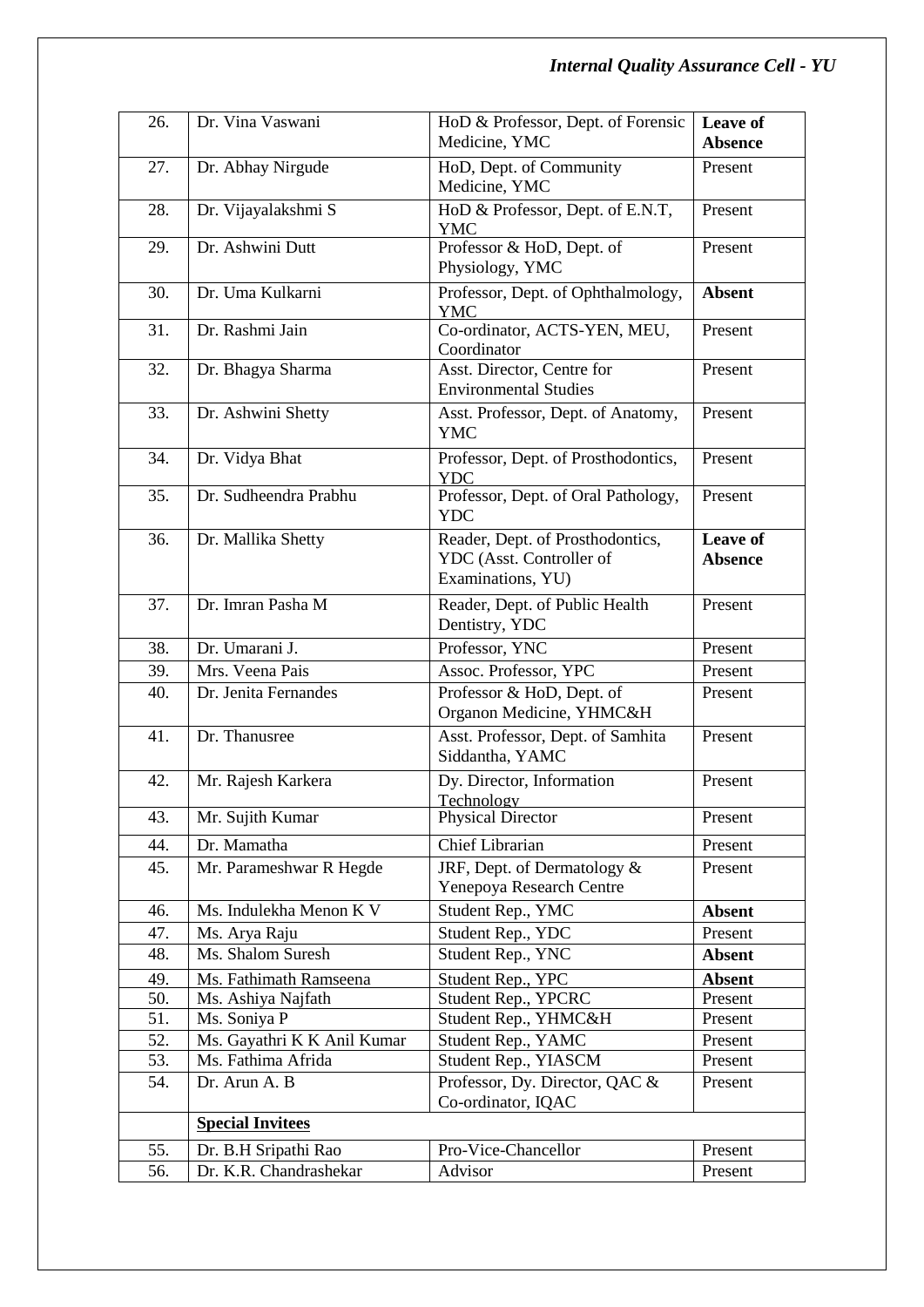The Pro-Vice Chancellor welcomed the members and introduced Dr. Sripathi Rao, who has taken charge as a Pro-Vice Chancellor of the University and the external member Prof. K Kunhi Krishnan.

## **The following agenda were discussed.**

**1. To approve the minutes of the 18th IQAC meeting held on 11th September 2019.**

The minutes of the  $18<sup>th</sup>$  IQAC meeting held on  $11<sup>th</sup>$  September 2019 were read and approved.

**2. To consider the Action taken report of the 18th IQAC meeting held on 11th September 2019.**

The Action taken report of the  $18<sup>th</sup>$  IQAC meeting held on  $11<sup>th</sup>$  September 2019 was approved.

The Committee placed on record its appreciation to Dr. Aswini Dutt, Professor and HoD, Department of Physiology and Mr. Rajesh Karkera for their commendable work in implementing the OBE by training the faculty of all the constituent colleges in the University and mapping the students for OBE under the OBE scheme (with detailed analytics through the INPODS software).

### **3. To consider the Annual Quality Assurance Report for the year 2018-2019.**

Members were provided with a copy of the draft AQAR for the year 2018-19, by the Office of the IQAC and  $25<sup>th</sup>$  February 2020 was specified as the last date to transmit back the corrections/additions if any to IQAC in order to enable them to submit the final AQAR online to NAAC.

The Committee and the external member placed on record the appreciation for the timely completion of the AQAR and the efforts put in by the IQAC Coordinator and his team.

# **4. Preparation for AAA scheduled on 27th and 28th March 2020.**

The Committee reviewed the progress made towards the AAA and suggested that internal members who were trained as NAAC assessors may be included in the Committee for the AAA. The external member suggested to include 2 or 3 more additional external members into the panel in the discipline of Arts, Science, Commerce and Management and other relevant expertise pertaining to the course/department that are not under any constituent colleges. The Registrar will notify the AAA Committee considering all the suggestions made by the Committee.

The format for the data collection and presentation will be circulated by IQAC well in advance so as to enable the departments to prepare for the audit, scheduled for  $27<sup>th</sup>$  and  $28<sup>th</sup>$ of March. The external member advised that the days to conduct the audit may be extended for a day more in order to achieve comprehensive auditing, if need be.